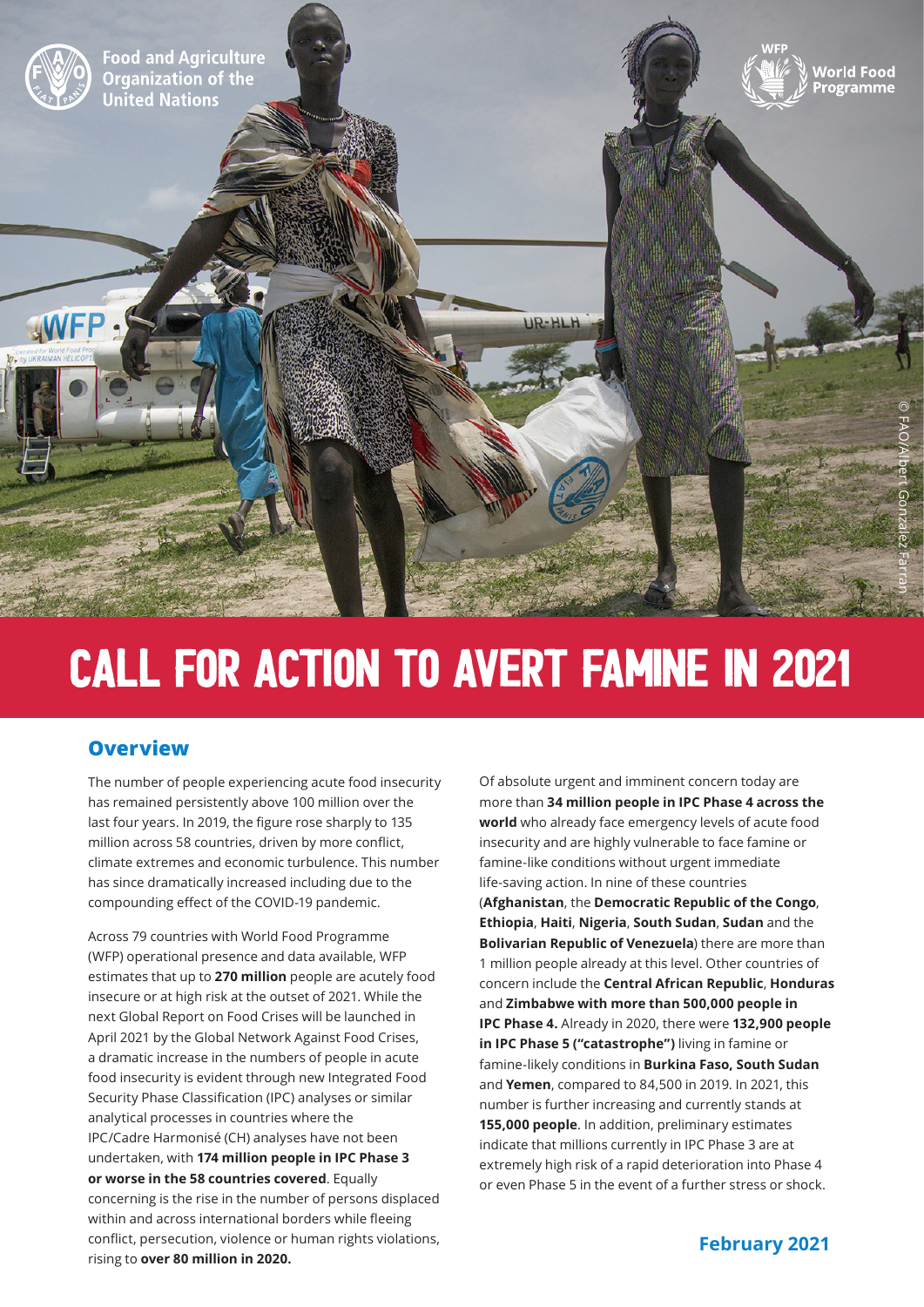The magnitude of the suffering in these countries is alarming, and millions are in conflict-stricken places where their survival is almost entirely reliant on timely access to humanitarian assistance. A sudden or sustained deterioration in their situation and their ability to produce or access food, access nutrition or health services, and/or access humanitarian assistance (due to insufficient funding, access or an impeding political environment), could tip them further. In 2020, **Burkina Faso**, **South Sudan** and **Yemen** already had areas with people in Catastrophe (IPC/CH Phase 5 – famine or famine-like conditions) situations where populations suffer extreme deprivation in access to food, critical rates of acute malnutrition, and mortality. In these areas, decades of underdevelopment, sustained conflict, as well as climate, economic and political shocks have resulted in extreme disruption to basic services, food systems and the means of local food production, and impeded access to humanitarian assistance.

The situation requires urgent action at scale. By the time famine is declared many lives will already be lost; the wider impact on child development, poverty and people's lives will endure for years to come; and the stripping of productive livelihood assets will increase dependence on external assistance. What is especially concerning is that 2 of the 3 countries with pockets of people in IPC Phase 5 in 2020 (**South Sudan** and **Yemen**) were also on the brink of famine in 2017. And that a number of countries hosting large populations in IPC Phase 4 — **Somalia**, **Ethiopia**, and areas of West Africa and the Sahel — have experienced famine or famine-like conditions in recent decades. WFP and the Food and Agriculture Organization of the United Nations (FAO) estimate that in 2021 at **least US\$ 5.5 billion** is needed for **famine relief and/or averting an imminent risk of famine**. This amount will cover the **food assistance needs through 2021 for some 34 million people in IPC Phases 4 and 5** who are at highest risk of, or already in, famine or famine like conditions; and support 20 million of the most vulnerable people with **agricultural support to mitigate the food security deterioration**.

Where access to humanitarian assistance remains limited, emergency livelihoods assistance can safeguard the lives of people who cannot flee and must survive on locally produced food. This will allow continued household food production and ensure food availability for several months.1

## **Risk drivers**

## **Conflict**



Nearly all countries reporting a significant number of people in IPC Phase 4, and all countries with pockets in IPC Phase 5, are affected by conflict. Conflict or other forms of violence are likely to further shift and escalate in several countries and regions, notably **Afghanistan**, the **Central African Republic**, **Central Sahel**, the **Democratic Republic of the Congo**, **Ethiopia**, **Mozambique**, **Nigeria**, **Somalia**, **South Sudan**, **Sudan** and **Yemen**. The deterioration of **humanitarian access** is further aggravating the food security outlook. Protracted conflict, generalized violence, political instability and further displacement continue to be the main drivers of increasing humanitarian needs across all of these crises.

## **Economic**



The growing public debt burden and COVID-19 induced decline in export commodity prices — negatively impacting governments' capacity to provide social protection to the most vulnerable — as well as rising prices of essential goods will likely be the main economic risks affecting many low- and medium-income countries. High inflation, currency depreciation and exhausted reserves, the result of years of economic slowdown created by blockades and disruptions, are further exacerbating economic hardship in countries such as **Haiti**, the **Syrian Arab Republic** and **Yemen**. The result is many more families pushed into severe poverty.

## **Natural hazards**



**La Niña** will continue to cause extreme weather patterns through early 2021 across different regions, with below-average rainfall experienced in countries such as **Afghanistan**.

<sup>1</sup> Going into 2021**, WFP's programme of work amounts to US\$ 13.5 billion.** However, the figure is **expected to go up to US\$ 15 billion** based on assessments and ongoing revisions of response plans. This includes food assistance to refugees, livelihoods and lean season support to build resilience of food insecure populations with particular attention to populations in IPC Phase 3 and above to safeguard their coping capacity, school feeding and nutrition programmes, and national capacity building support.

FAO's planned humanitarian assistance programmes in 2021 amounts to US\$ 1.1 billion as requested under the Humanitarian Response Plans to support acutely food insecure people in IPC Phase 3 and above and safeguard their means of survival. The FAO humanitarian activities will be linked to the resilience and development programmes. The community participatory approaches will promote social cohesion among communities affected by conflicts and tensions over the access to natural resources, especially in displacement contexts.